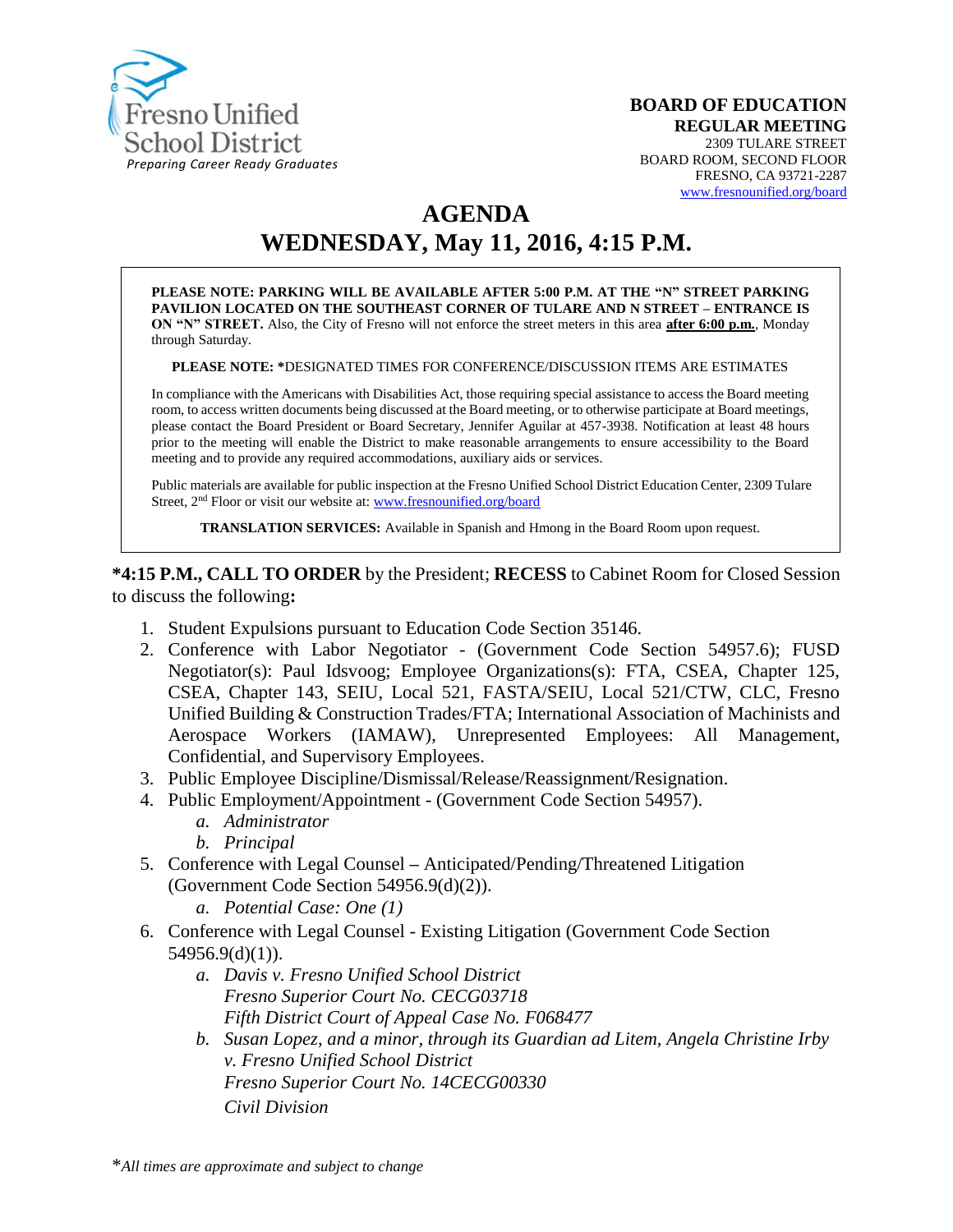**5:30 P.M., RECONVENE** and report action taken during Closed Session, if any.

### **PLEDGE OF ALLEGIANCE**

Maria Vergara, a parent that has had a positive impact at Mayfair Elementary, will lead the flag salute.

# **APPROVE Minutes**

Included in the Board binders are the draft minutes for the April 27, 2016 Regular Meeting. The Superintendent recommends approval. Contact person: Michael E. Hanson, telephone 457-3884.

# **ADOPT Resolution Proclaiming May 15-19, as Classified School Employees Week**

Included in the Board binders is a resolution proclaiming May 15-19, 2016 as Classified School Employees Week. Classified employees, with their diverse talents and true dedication, support the smooth operation of offices, safety and maintenance of campuses, safe transportation of our students, provide healthy nutrition, enhance the educational experience, and provide our school district with specialized skills that contribute to the educational excellence of our students in our schools. The third week of May spotlights the great work classified employees are responsible for providing in support of the education of students throughout school districts in the state of California. The Superintendent recommends adoption. Contact person: Bob Nelson, telephone 457- 3657.

# **RECOGNIZE Board of Education and Fresno Unified School District**

The Kings Canyon Middle School Coder Girlz Club wishes to recognize the Board of Education and Fresno Unified School District for its support of the coding club. The Board and district have helped grow the club and have provided opportunities for new technology and experiences that would have otherwise been out of reach. Contact person: Bob Nelson, telephone 457-3657.

# **HEAR Reports from Student Board Representatives**

An opportunity is provided to hear comments/reports from Student Board Representatives from McLane High School. Contact person: Rosario Sanchez, telephone 457-6223.

# **HEAR Report from Superintendent**

ALL CONSENT AGENDA items are considered to be routine by the Board of Education and will be enacted by one motion. There will be no separate discussion of items unless a Board member or member of the community so requests, in which event, the item(s) will be considered following approval of the Consent Agenda.

# **A. CONSENT AGENDA**

# **A-1, APPROVE Personnel List**

Included in the Board binders is the Personnel List, Appendix A, as submitted. The Superintendent recommends approval. Contact person: Paul Idsvoog, telephone 457-3548.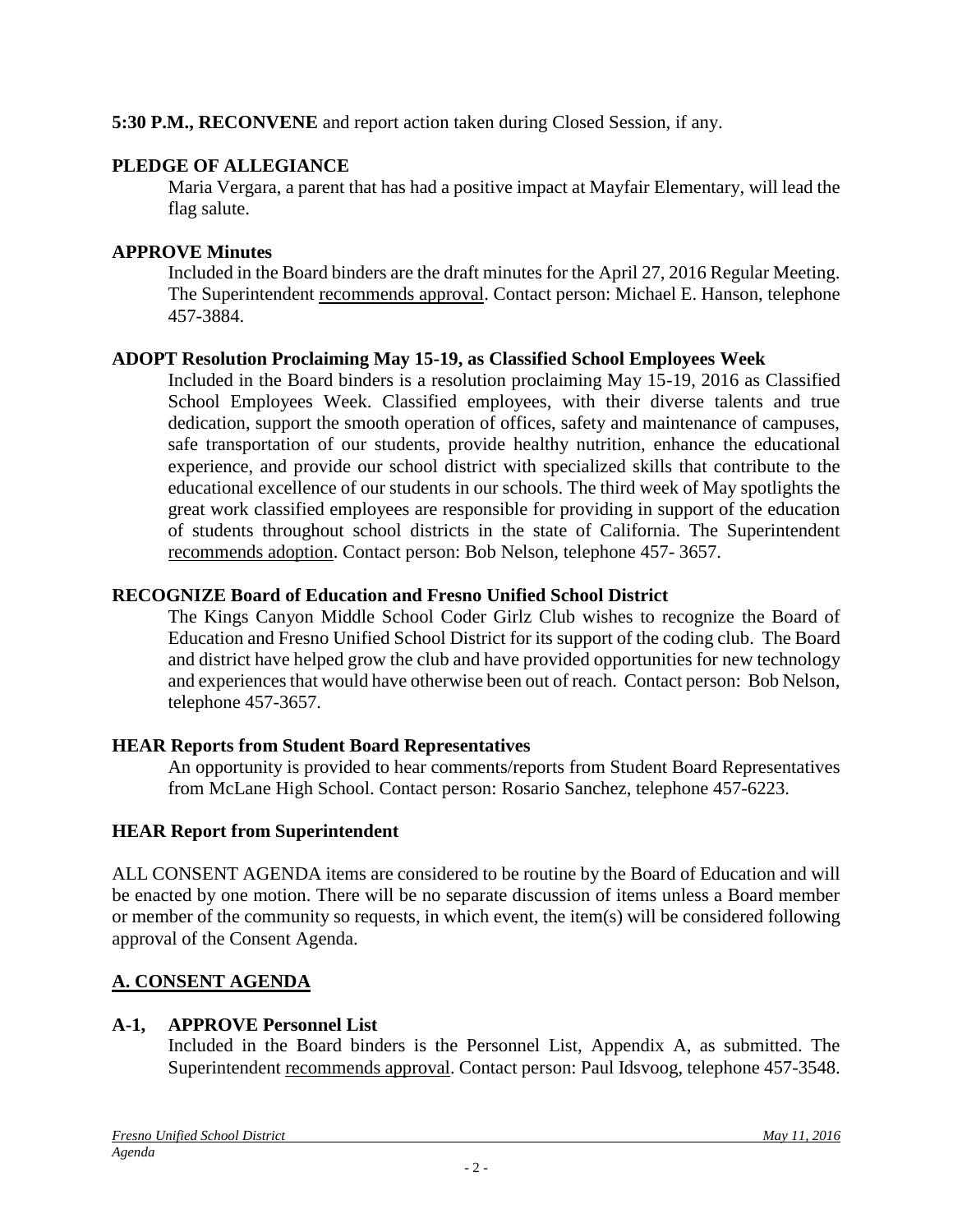### **A. CONSENT AGENDA** - *continued*

**A-2, ADOPT Findings of Fact and Recommendations of District Administrative Board** The Board of Education received and considered the Findings of Fact and Recommendations of District Administrative Panels resulting from hearings on expulsion and readmittance cases conducted during the period since the April 27, 2016, Regular Board meeting. The Superintendent recommends adoption. Contact person: Kim Mecum, telephone 457-3569.

### **A-3, APPROVE Budget Revision No. 4 for Fiscal Year 2015/16**

Included in the Board binders is Budget Revision No. 4 for fiscal year 2015/16. Periodic updates to the District's budget are presented to the Board of Education for approval. Budget Revision No. 4 includes adjustments for the agreement between the District and Fresno Teachers Association on the reopener contract for 2015/16. The Superintendent recommends approval. Fiscal impact: As a result, the Unrestricted General Fund Reserve for Economic Uncertainties is estimated at approximately \$47.2 million at June 30, 2016. Contact person: Ruth F. Quinto, telephone 457-6226.

#### **A-4, APPROVE Agreements with City of Fresno for Weekend Community Open Space Program at High Schools and Middle/Elementary Schools**

Included in the Board binders are agreements (one for high schools and one for middle/elementary schools) with the City of Fresno to provide recreation opportunities for City residents at Fresno Unified schools though the Weekend Community Open Space Program. The program will provide structured recreational programming and general public use on weekends and holidays from 9:00am-6:00pm (may be adjusted seasonally). Site supervision/monitoring and programming will be provided by City Parks, Afterschool, Recreation and Community Service (PARCS) staff. The agreements are for one year with the option to administratively extend for additional one-year terms. The Superintendent recommends approval. Fiscal impact: Financial impacts are noted in the backup material. Contact person: Karin Temple, telephone 457-3134.

### **A-5, APPROVE Bid 16-23, Roosevelt High School Gymnasium New Cooling Addition**

Included in the Board binders is information on Bid 16-23 to provide cooling to Roosevelt's gym and weight room. Currently there is no cooling in the single gym and evaporative cooling in the weight room. The project will replace gas-fired heaters with refrigerated packaged air conditioning/heating units. Installation of cooling will improve student, staff, and community comfort levels, and increase energy efficiency. The request for bids was lawfully advertised on March 3, 2016. Notifications were sent to ninety-one (91) vendors and four (4) construction trade publications, and the district received four (4) responses. Bids were opened on March 29, 2016.

Staff recommends award to the lowest responsive, responsible bidder:

Strategic Mechanical, Inc. (Fresno, California) \$684,000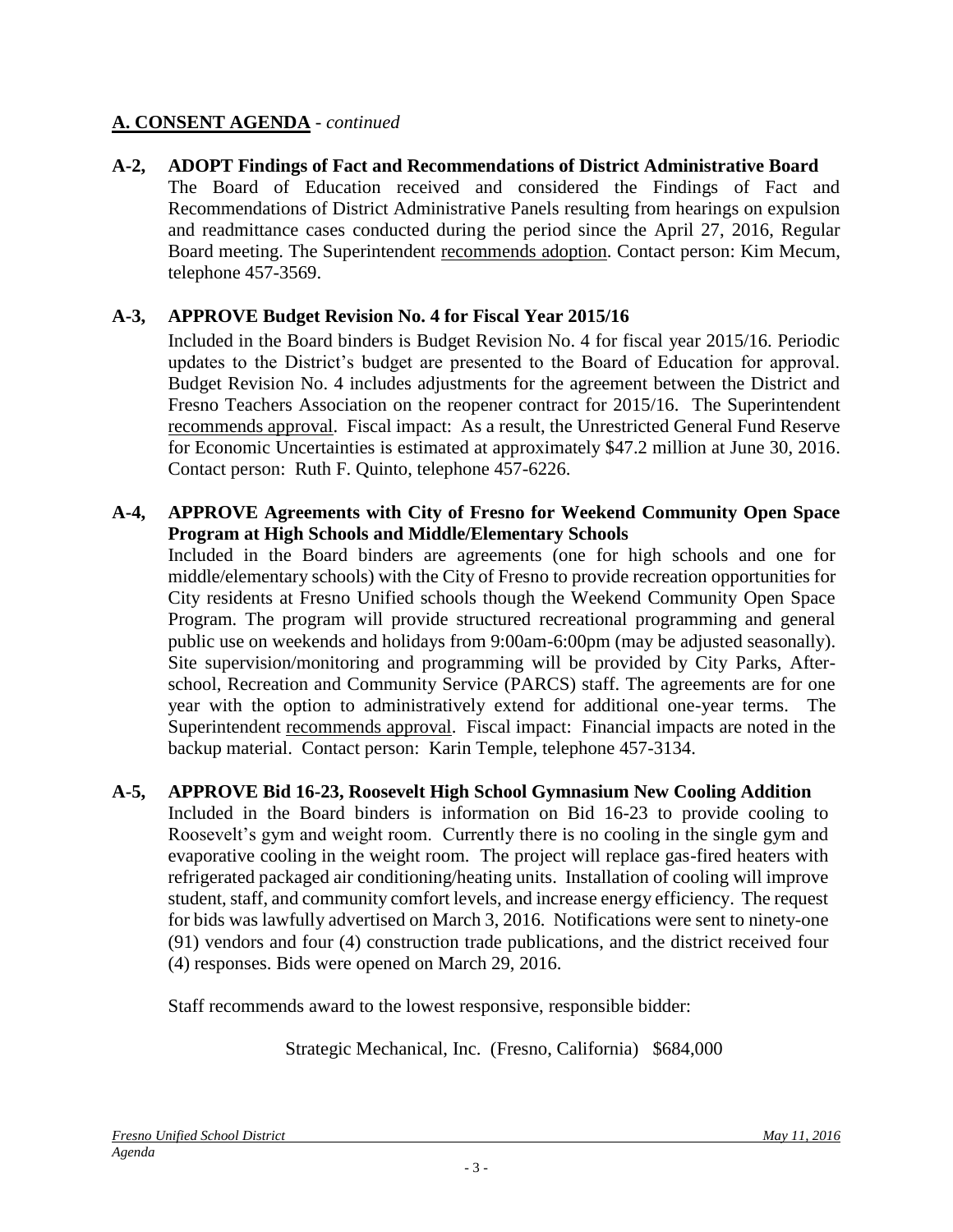### **A. CONSENT AGENDA** - *continued*

Staff also recommends allowing Patton Air Conditioning to be relieved of their bid, in accordance with Public Contract Code 5101, due to a clerical error. The Superintendent recommends approval. Fiscal impact: \$684,000 is available in the Measure Q Fund. Contact person: Karin Temple, telephone 457-3134.

### **A-6, DENY Claim #16-0405-0090**

Included in the Board binders is a Claim for Damages on Minor, case #16-0405-0090. The Superintendent recommends that the Claim be denied and the matter referred to the district's Director of Benefits and Risk Management for further handling. The Superintendent recommends denial. Fiscal impact: There is no fiscal impact to the district at this time. Contact person: Ruth F. Quinto, telephone 457-6226.

### **A-7, DENY Claim #16-0419-0106**

Included in the Board binders is a Claim for Damages on Cynthia C. Stills, case #16-0419- 0106. The Superintendent recommends that the Claim be denied and the matter referred to the district's Director of Benefits and Risk Management for further handling. The Superintendent recommends denial. Fiscal impact: There is no fiscal impact to the district at this time. Contact person: Ruth F. Quinto, telephone 457-6226.

### **A-8, RATIFY Grant Applications to the Fansler Foundation**

Ratification is requested for two grant applications to the Fansler Foundation through the Lori Ann Infant Program. The Lori Ann Infant Program serves children with special needs from birth to three years of age and their families. Applications to the Fansler Foundation request grant funds to build universally accessible playgrounds at Powers-Ginsburg and Storey Elementary Schools to be used year round and to provide play opportunities to all children regardless of their abilities. This would facilitate an increase in all areas of development for the children including motor, social, and communication skills. The Superintendent recommends ratification. Fiscal impact: The potential grant award for Powers-Ginsburg Elementary is \$84,629, and the district match is \$9,403 (10%). The potential grant award for Storey Elementary is \$55,129, and the district match is \$6,125 (10%). Contact person: Ruth F. Quinto, telephone 457-6226.

### **A-9, RATIFY Grant Application to the California Department of Rehabilitation for the We Can Work Grant and Adopt Resolution 15-23**

Ratification is requested for a grant application to the California Department of Rehabilitation for the We Can Work Grant and Adoption of Resolution 15-23, authorizing Fresno Unified to enter into an agreement with the State of California, Department of Rehabilitation. The agreement provides for paid work training that provides preemployment transition services to high school and post-secondary students between the ages of 16-21 with active IEP goals and objectives. The Superintendent recommends ratification and adoption. Fiscal impact: The potential grant award is \$100,000. Contact person: Ruth F. Quinto, telephone 457-6226.

### **END OF CONSENT AGENDA (ROLL CALL VOTE)**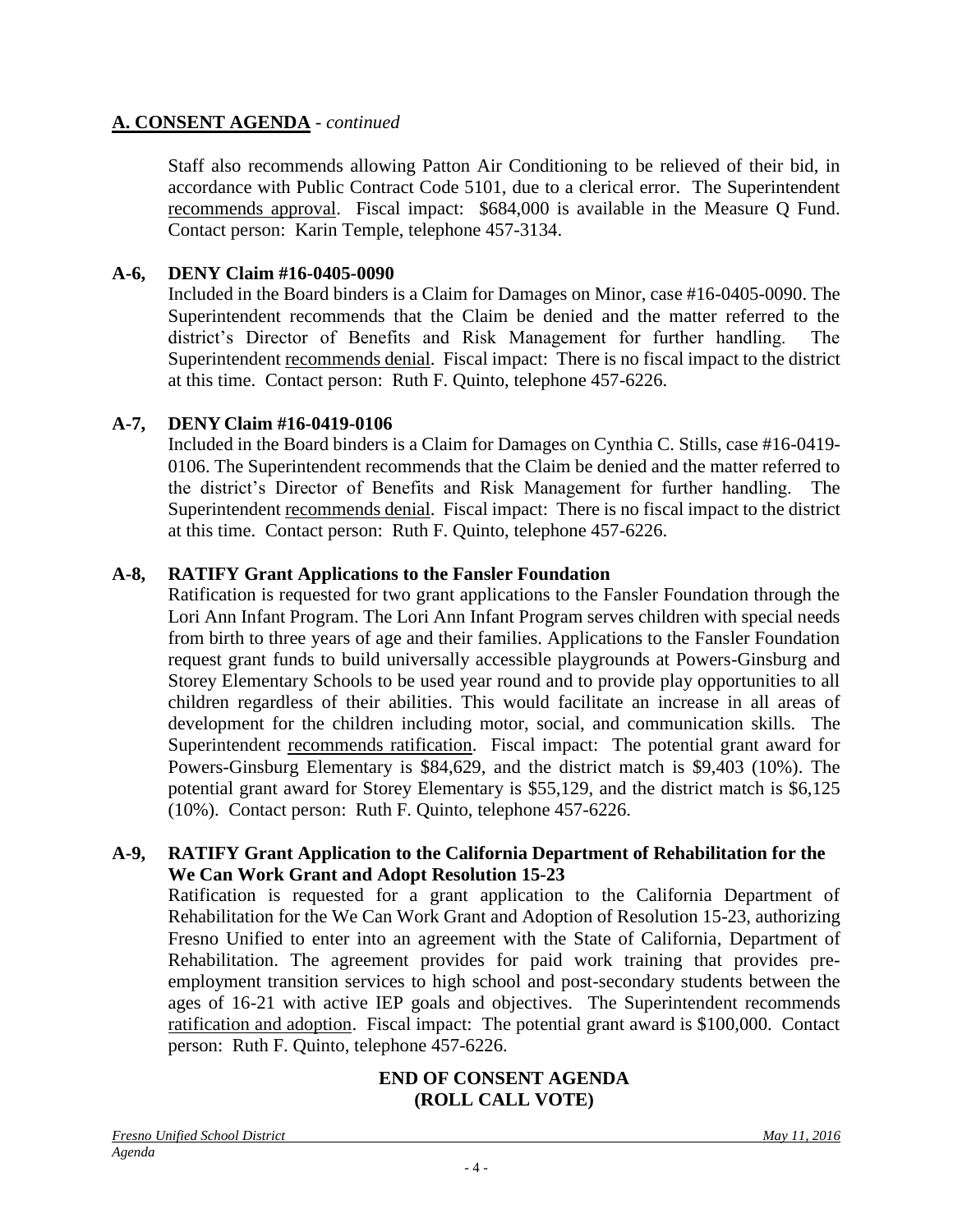### **UNSCHEDULED ORAL COMMUNICATIONS**

Individuals who wish to address the Board on topics within the Board's subject matter jurisdiction, but **not** listed on this agenda may do so at this time. While all time limitations are at the discretion of the Board President, generally members of the public will be limited to a maximum of three (3) minutes per speaker for a total of thirty (30) minutes of public comment as designated on this agenda. Any individual who has not had an opportunity to address the Board during this initial thirty (30) minute period may do so at the end of the meeting after the Board has addressed all remaining items on this agenda. Individuals with questions on school district issues may submit them in writing. The Board will automatically refer to the Superintendent any formal requests that are brought before them at this time. The appropriate staff member will furnish answers to questions. Please note that if you wish to address the Board on an agenda item, you should do so when that specific item is called.

### **B. CONFERENCE/DISCUSSION AGENDA**

### **6:00 P.M.**

### **B-10, APPROVE the 2016/17 Single Plans for Student Achievement**

Approval is requested for the Single Plans for Student Achievement (SPSA). The development of the SPSA is a collaborative process involving staff, students, parents and community in the analysis of data to identify the needs of students, as well as an analysis of the effectiveness of practices and programs at the school. A copy of each SPSA is available in the Office of State and Federal Programs for review, as well as at each school site office. The Superintendent recommends approval. Fiscal impact: All funding is included in the budget allocations for each site. Contact person: Ruth F. Quinto, telephone 457-6226.

### **6:20 P.M.**

### **B-11, PRESENT and DISCUSS the 2016/17 Strategic Budget Development**

The Governor released the proposed State budget for 2016/17 on January 7, 2016. The Board of Education has discussed the Governor's proposal and the potential impacts on Fresno Unified, as well as the strategic budget development process, at the following Board of Education meetings:

- January 20, 2016 March 30, 2016
- February 10, 2016 April 13, 2016
- February 24, 2016  $\bullet$  April 27, 2016

In addition to the strategic budget development discussions listed above, the 2015/16 Second Interim Financial Report was presented to the Board of Education on March 9, 2016. On May 11, 2016, staff and the Board will continue budget development discussions. Fiscal impact: Not available at this time. Contact person: Ruth F. Quinto, telephone 457- 6226.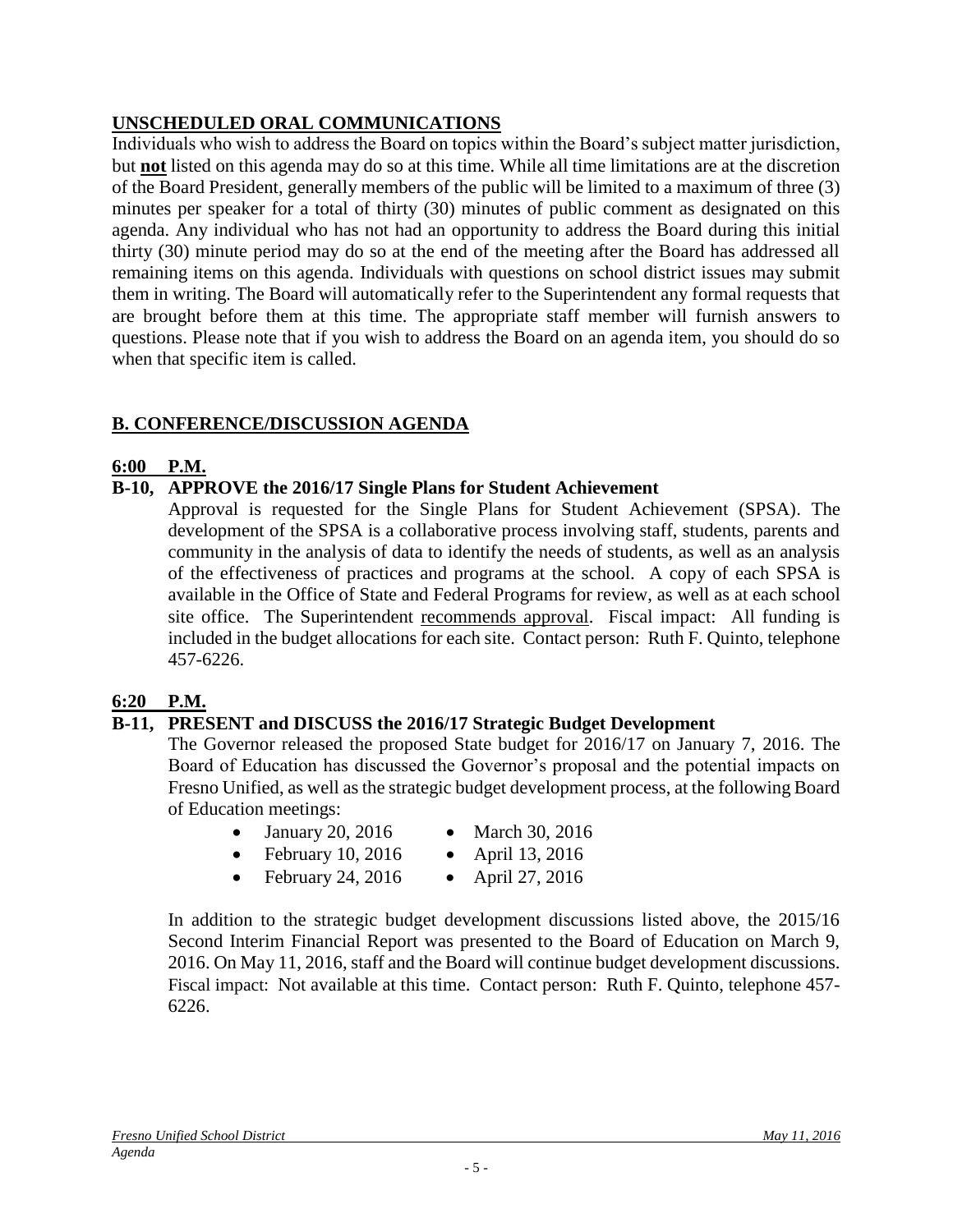### **B. CONFERENCE/DISCUSSION AGENDA** – *continued*

### **6:50 P.M.**

### **B-12, DISCUSS and APPROVE the Proposed Board of Education Meeting Dates for the 2016/17 and 2017/18 School Years**

Included in the Board binders are the proposed Board of Education meeting dates for the 2016/17 and 2017/18 school years. These dates will not preclude either additions or changes any time throughout the year. The Superintendent recommends approval. Fiscal impact: There is no fiscal impact to the district. Contact person: Bob Nelson, telephone 457-3657.

### **C. RECEIVE INFORMATION & REPORTS**

### **C-13, Receive Fresno Unified School District's Third Quarterly Investment Report for Fiscal Year 2015/16**

Included in the Board binders is the second quarter investment report for the period ending March 31, 2016. Board Policy 3430(a) requires the Superintendent, or designee, to supply the Board of Education with quarterly and annual reports on district investments. As of March 31, 2016, Fresno Unified School District is in compliance with Board Policy 3430(a) for investments. Fiscal Impact: There is no fiscal impact to the district. Contact person: Ruth F. Quinto, telephone 457-6226.

### **C-14, Receive Proposed Revisions for Board Bylaws (BB) 9010, 9100, 9130, 9150 (New), 9220, 9250, 9323.2 and 9324**

Included in the Board binders are proposed revisions to the following eight Board Bylaws  $(BB)$ :

- BB 9010 Public Statements
- BB 9100 Organization
- BB 9130 Board Committees
- BB 9150 Student Board Members (New)
- BB 9220 Governing Board Elections
- BB 9250 Remuneration, Reimbursement and Other Benefits
- BB 9323.2 Actions by the Board
- BB 9324 Minutes and Recordings

These revisions meet the legal mandates recommended by the California School Boards Association (CSBA). At the next Board meeting, on May 25, 2016, the items will be brought back for discussion and adoption. Fiscal impact: There is no fiscal impact to the district. Contact person: Teresa Plascencia, telephone 457-3736.